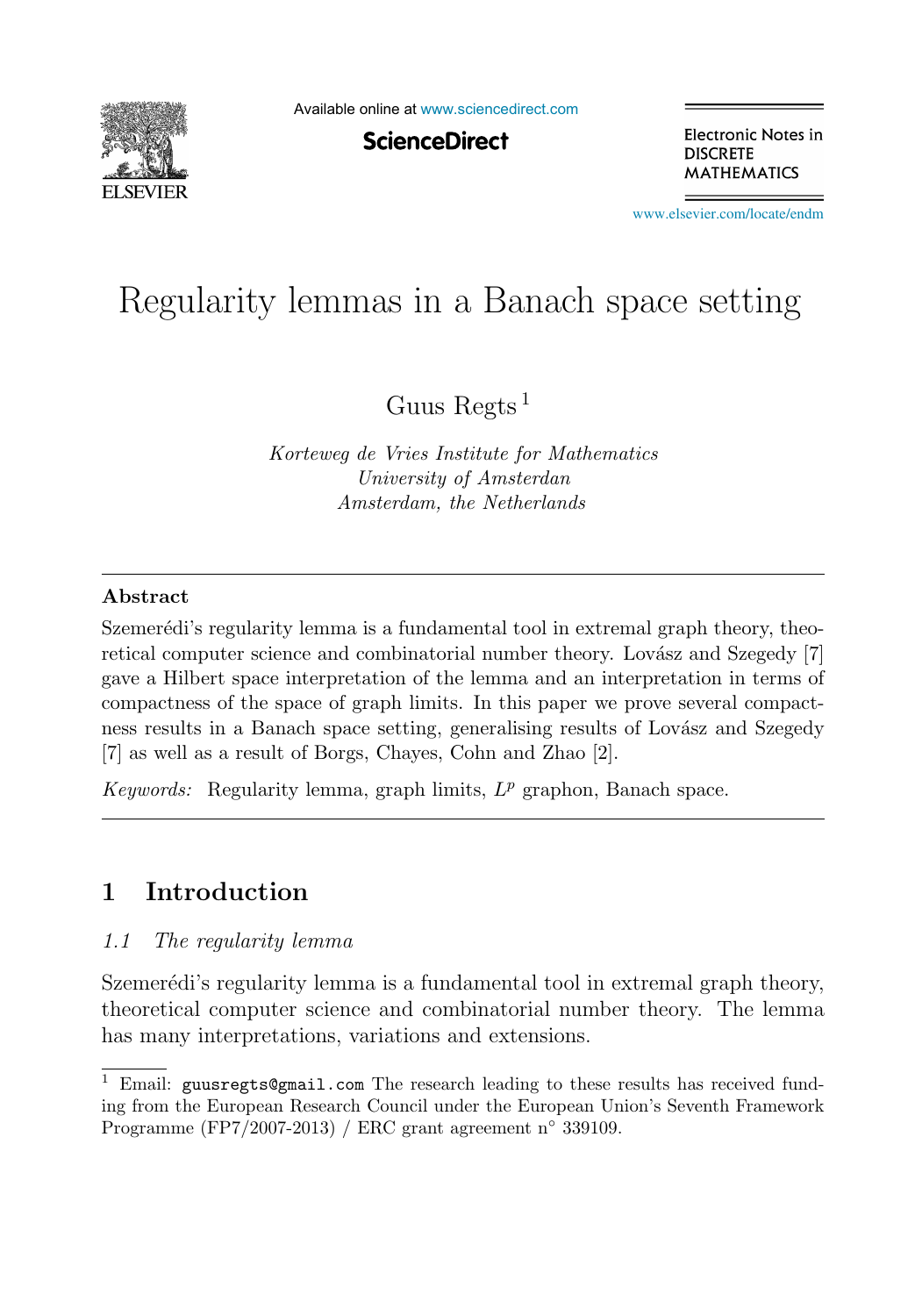Very roughly the lemma says something of the form: for each  $\varepsilon > 0$  there exists  $k \in \mathbb{N}$  such that the vertex set of any graph can be partitioned into at most k parts, such that for 'almost' all pairs of parts the edges between that pair of parts behaves 'almost' like a random bipartite graph, where 'almost' depends on  $\varepsilon$ . The weak regularity lemma of Frieze and Kannan [\[4\]](#page-5-0) weakens the requirements of the partition in the regularity lemma and measures the error of approximation with respect to the cut norm. From the perspective of the adjacency matrix of a graph this means that one approximates this matrix with a bounded sum of cut matrices (in particular, this gives a low rank approximation) such that their difference is small with respect to the cut norm. This is exactly the point of view we take in this paper: we want to find various types of low rank approximations to matrices and tensors, when measured in a particular norm.

Our work is inspired by the work of Lovász and Szegedy [\[7\]](#page-6-0) and Borgs, Chayes, Cohn and Zhao [\[2\]](#page-5-0) relating the compactness of the space of graph limits to Szemerédi's regularity lemma. We refer to the book by Lovász  $[5]$  for more details on graph limits. In  $[6]$  Lovász and Szegedy used the weak version of the regularity lemma [\[4\]](#page-5-0) to assign a limit object to a convergent sequence of dense graphs. This limit object is no longer a graph, but a symmetric measurable function  $W : [0, 1]^2 \rightarrow [0, 1]$ , called a *graphon*. In [\[7\]](#page-6-0) Lovász and Szegedy showed that the space of graphons, equipped with the cut metric is compact, interpreting this result as an analytical form of the regularity lemma. Their compactness result implies various kinds of regularity lemmas varying from weak to very strong. It has recently been extended by Borgs, Chayes, Cohn and Zhao [\[2\]](#page-5-0) to the space of R-valued functions W with bounded p-norm, the  $L^p$ -graphon space (for any fixed  $p > 1$ ).

#### 1.2 Compactness

We will now describe the compactness of the graphon space, which is denoted by  $W$ , more precisely, after which we state the main result of the present paper.

Let  $W : [0, 1]^2 \to \mathbb{R}$ . Consider for  $p, q \in [1, \infty]$ , W as a kernel operator  $W: L^p([0,1]) \to L^q([0,1])$ . The  $p \mapsto q$ -operator norm is defined by

$$
||W||_{p \mapsto q} = \sup_{||f||_p = 1} ||Wf||_q = \sup_{||f||_p = 1, ||g||_{q^*} = 1} \int_{[0,1]^2} W(x,y)g(x)f(y)d\lambda,
$$

where  $\|\cdot\|_s$  denotes the s-norm on the space  $L^s([0, 1])$  and where  $q^* = q/(q-1)$ . The norm  $\|\cdot\|_{\infty\mapsto 1}$  is equivalent to the cut norm. Call  $W \sim W'$  if for each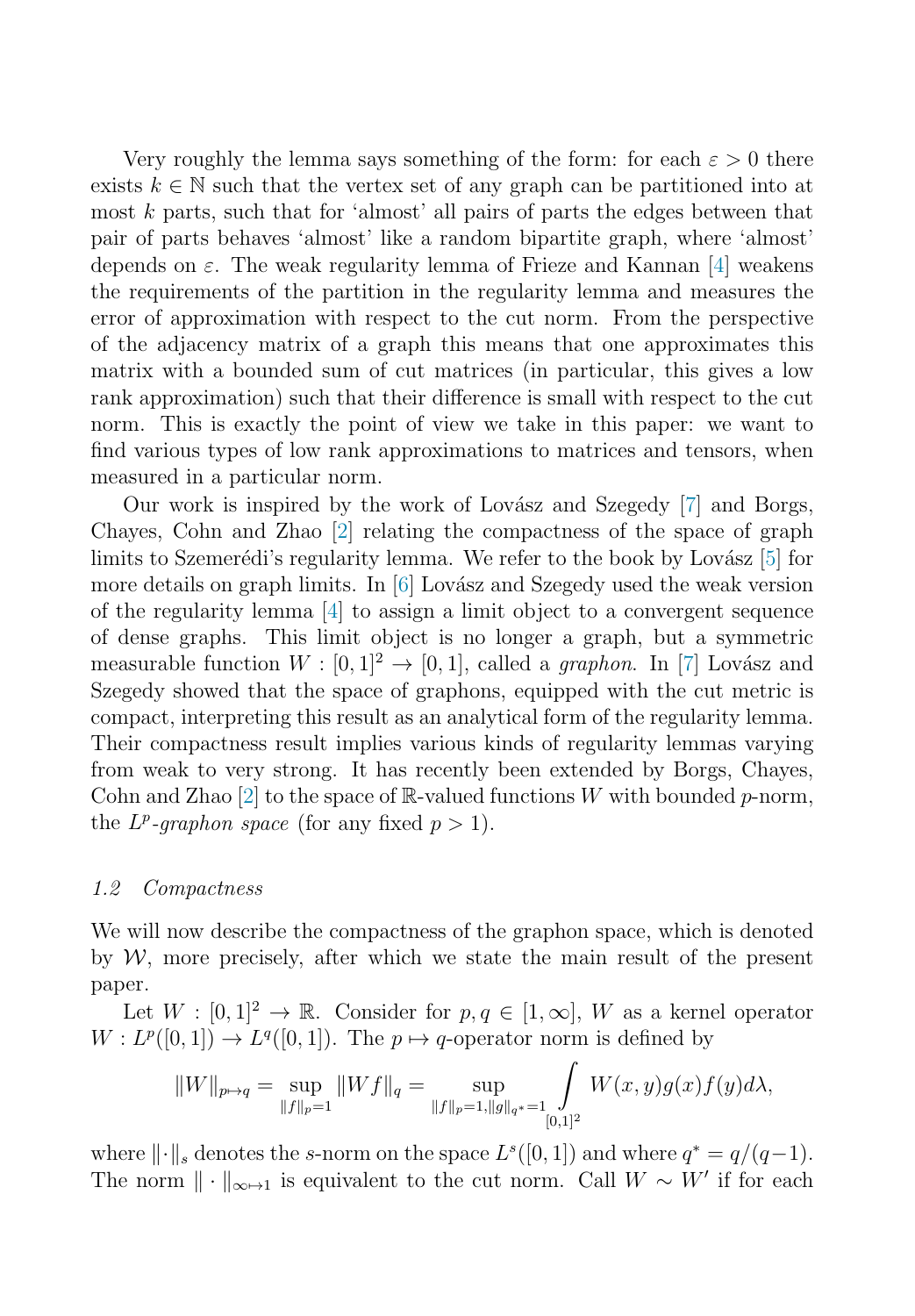<span id="page-2-0"></span> $\varepsilon > 0$  there exists a measure preserving bijection  $\tau : [0,1] \to [0,1]$  such that  $||W - \tau W'||_{\infty \to 1} \leq \varepsilon$ . Then the result of Lovász and Szegedy [\[7\]](#page-6-0) can be stated as follows:

(1) the space  $(W, \|\cdot\|_{\infty \mapsto 1})/\sim$  is compact.

The result of Borgs, Chayes, Cohn and Zhao [\[2\]](#page-5-0) then says that we can replace W with the symmetric functions in  $L^p([0, 1]^2)$  of norm at most 1 for any fixed  $p > 1$ , which is denoted by  $B(L^p([0, 1]^2))$ . We show that in (1) we can also replace the norm  $\|\cdot\|_{\infty\mapsto 1}$  by the norm  $\|\cdot\|_{q\mapsto \frac{q}{q-1}}$ :

**Theorem 1.1** Let  $p \in (1,\infty]$  and let q be such that  $q > \frac{p}{p-1}$ . Then the space  $(P(Tp([0, 1]^2))) \perp \perp_{\infty})$  is compact.  $(B(L^p([0, 1]^2)), \|\cdot\|_{q \mapsto \frac{q}{q-1}})/\sim$  is compact.

Here  $W \sim W'$  if for each  $\varepsilon > 0$  there exists a measure preserving bijection  $\tau : [0,1] \to [0,1]$  such that  $\|W - \tau W'\|_{q \mapsto \frac{q}{q-1}} \leq \varepsilon$ . Note that the theorem fails to be true when  $p = \frac{q}{q-1}$ .<br>We derive Theorem 1

We derive Theorem 1.1 from a general result about compact orbit spaces in Banach spaces, replacing in  $(1)$  the space W by a weakly compact subset of a Banach space X, the relation  $\sim$  by an equivalence relation obtained from a subgroup of the group of automorphisms of X and the norm  $\|\cdot\|_{\infty\mapsto 1}$  by an operator-type norm, cf. Theorem [2.1.](#page-3-0)

Our method is based on work of the author and Schrijver [\[11\]](#page-6-0), in which the compactness result of Lovász and Szegedy was extended to a general Hilbert space setting, putting emphasis on the possibility of using different norms than the cut norm and the use of groups and moreover using a different method of proof. Consequently, our proof of Theorem [2.1](#page-3-0) does not use the martingale convergence theorem. Thus it yields a different proof of the compactness result of Borgs, Chayes, Cohn and Zhao [\[2\]](#page-5-0).

This extended abstract is based on  $[10]$ . We refer the reader for proofs, which have been mostly omitted, extensions to higher order tensors and further details to [\[10\]](#page-6-0).

#### **2 Compact orbit spaces in Banach spaces**

Before we can state our result, we need some definitions. Let  $X = (X, \|\cdot\|)$  be a normed space. By  $B(X)$  we denote unit ball in X. Let  $R \subseteq B(X^*)$ , where  $X^*$  is the dual space of X. We define a seminorm  $\|\cdot\|_R$  and pseudo metric  $d_R$ on  $X$  by

$$
||x||_R := \sup_{r \in R} |r(x)|
$$
  $d_R(x, y) := ||x - y||_R$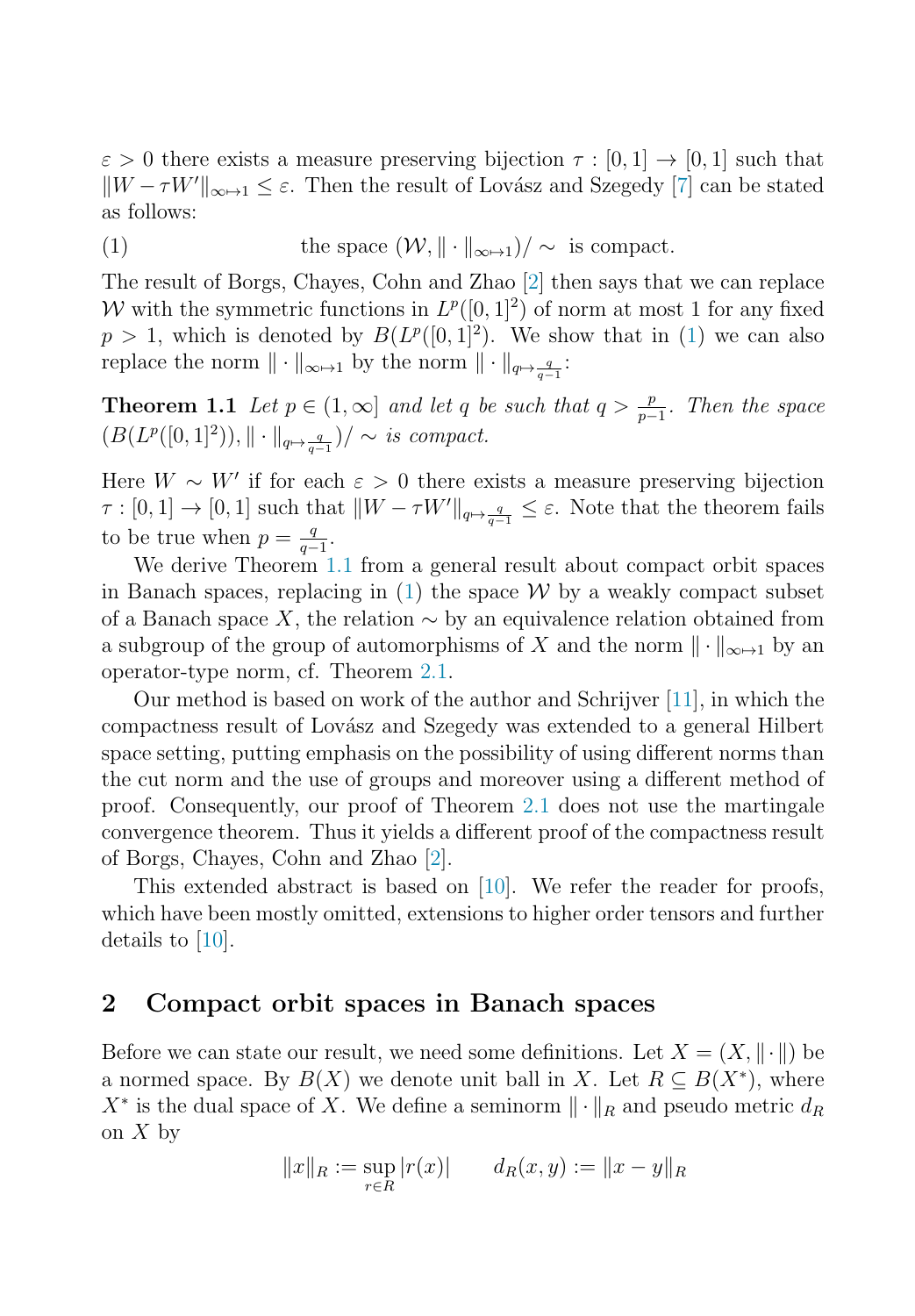<span id="page-3-0"></span>for  $x, y \in X$ .

For a pseudo metric space  $(X, d)$  let  $Aut(X)$  denote the group of invertible maps  $q: X \to X$  that preserve d. Let G be a subgroup of Aut $(X)$ . Define a pseudo metric  $d/G$  on X by

$$
(d/G)(x,y) := \inf_{g \in G} d(x, gy)
$$

for  $x, y \in X$ . Note that since  $(d/G)(x, y)$  is just equal to the distance between the G-orbits of x and y, this implies that  $d/G$  is indeed a pseudo metric. For our purposes it is sometimes more convenient to work with  $(X, d/G)$  than with  $X/G$ , but note that  $(X, d/G)$  is compact if and only if  $X/G$  is compact. Recall that a (pseudo) metric space is called *totally bounded* of for each  $\varepsilon > 0$ it can be covered with finitely many balls of radius  $\varepsilon$ .

For a subset Y of a linear space X and  $k \in \mathbb{N}$  we define

 $k \cdot Y := \{y_1 + \ldots + y_k \mid y_i \in Y\}.$ 

Note that when Y is convex,  $k \cdot Y$  is just equal to kY. Let X be a normed space and let  $W \subset X$ . Let H be a Hilbert space We call W H-small, if there exists a contractive linear map  $T : H \to X$  and a function  $c : (0, \infty) \to \mathbb{N}$ such that  $W \subset c(\varepsilon)T(B(H)) + \varepsilon B(X)$  for each  $\varepsilon > 0$ . Note that T gives rise to a contractive linear map  $T^* : X^* \to H^*$  defined by  $f \mapsto (h \mapsto f(T(h)))$  for  $f \in X^*$  and  $h \in H$ . When we talk about a H-small space we will implicitly assume the presence of the maps  $T, T^*$  and c.

**Theorem 2.1** Let  $(X, \|\cdot\|)$  be a Banach space and let G be a subgroup of Aut(X). Let  $R \subseteq B(X^*)$ , be G-stable and let  $W \subset X$  be a G-stable and weakly, or weakly sequentially compact set. Then

- (i) if  $(W, d_R/G)$  is totally bounded, then  $(W, d_R/G)$  is compact;
- (ii) if W is H-small for some Hilbert space H, and if  $(k \cdot (TT^*R), d_R/G)$  is totally bounded for each  $k \in \mathbb{N}$ , then  $(W, d_R/G)$  is totally bounded and hence compact by (i).

Observe that when X is a Hilbert space, Theorem 2.1 reduces to  $[11]$ , Theorem 2.1]. Theorem 2.1 can be proved using a similar method as has been used in [\[11\]](#page-6-0) and we omit the proof.

### **3 Regularity lemmas**

In  $[7]$ , Lovász and Szegedy applied the compactness of the graphon space, cf. [\(1\)](#page-2-0), to derive approximation results for graphons, cf. [\[7,](#page-6-0) Lemma 5.2]. This result implies several types of regularity lemmas varying from the weak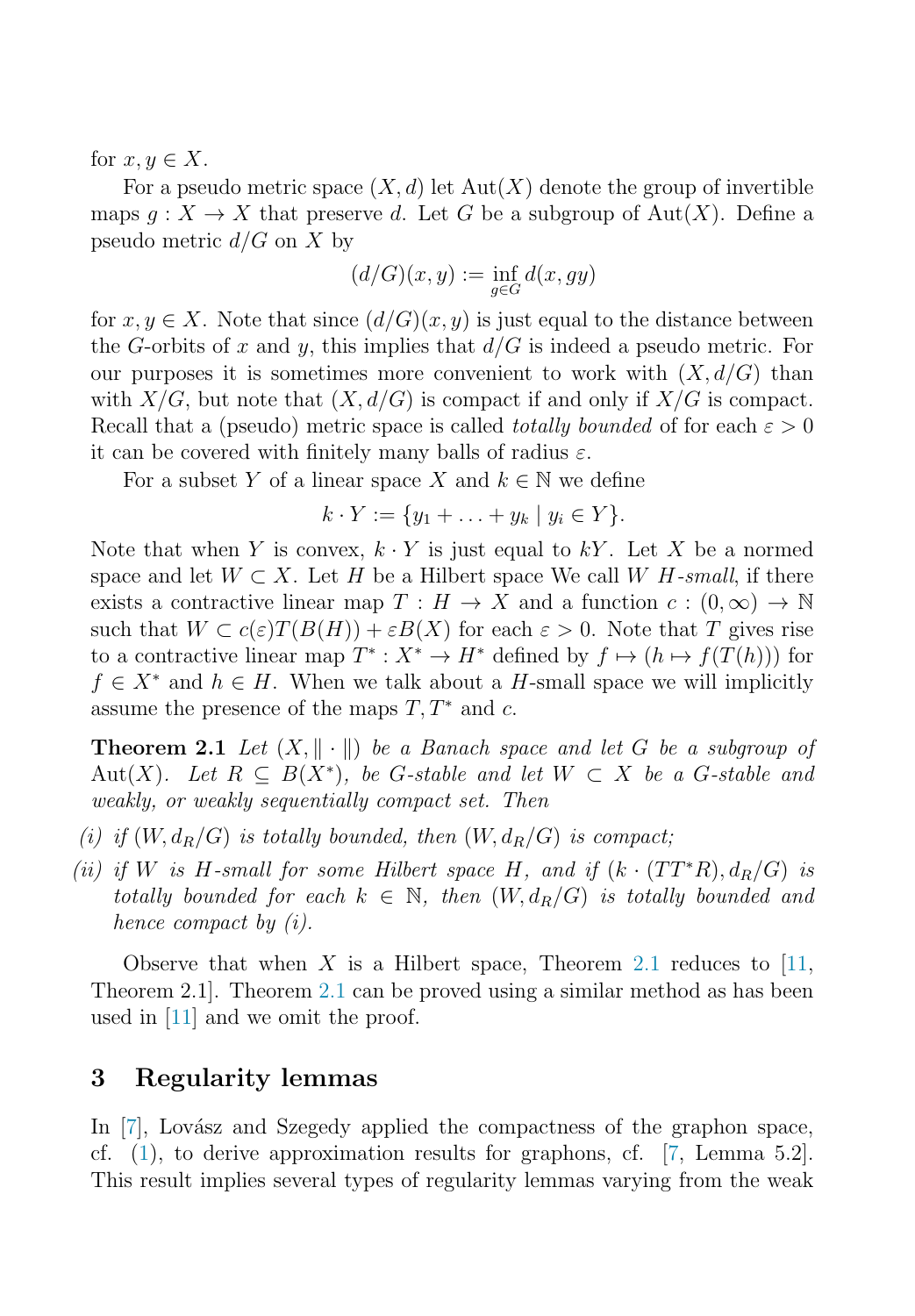<span id="page-4-0"></span>regularity lemma [\[4\]](#page-5-0), to the original lemma [\[12\]](#page-6-0), to a 'super strong' variant [\[1\]](#page-5-0). See [\[5\]](#page-6-0) for more details. We can derive something similar in our Banach space setting (we omit the proof):

**Lemma 3.1** Let  $(X, \|\cdot\|)$  be a Banach space, let  $G \subseteq Aut(X)$ , let  $R \subset B(X^*)$ and let  $W \subset X$  be G-stable and suppose that  $(W, d_R/G)$  is compact. Let for  $k \in \mathbb{N}, Y_k \subset W$  be G-stable such that  $Y := \bigcup_{k \in \mathbb{N}} Y_k$  is dense in W  $(w.r.t. ||\cdot||)$ . Let  $h : (0, \infty) \times \mathbb{N} \to (0, 1)$  be any function. Then for any  $\varepsilon > 0$  there exists  $n \in \mathbb{N}$  such that for any  $w \in W$  there exists  $w' \in W$  and  $y \in Y_m$ , with  $m \leq n$ , such that

$$
||w - w'||_R \le h(\varepsilon, m)
$$
 and  $||w' - y|| \le \varepsilon$ .

Since the norm  $\|\cdot\|$  on X satisfies  $\|X\| \leq \|x\|_R$  for each  $x \in X$ , taking  $h(\varepsilon, m) = \varepsilon$  for all m, Lemma 3.1 implies several types of weak regularity lemmas by taking different choices of  $Y_k$ . When applying this to  $L^p([0, 1]^2)$ , one can for example take  $Y_k$  to be the collection of functions that are constant on  $V_i \times V_j$  for some partition  $\{V_1, \ldots, V_k\}$  of  $[0, 1]$ 

#### **4 Proof sketch of Theorem [1.1](#page-2-0)**

Let us first remark that the compactness of the  $L^p$  graphon space proved by Borgs, Chayes, Cohn and Zhao [\[2\]](#page-5-0) follows easily from Theorem [2.1.](#page-3-0)

Indeed, let  $p \in (1,\infty]$ , let  $W = B(L^p([0,1]^2)) \subset X = L^1([0,1]^2)$ . (If  $p > 2$ ) we take  $X = L^2([0,1]^2)$ .) Taking  $R = \{\chi_{A \times B} \mid A, B \subset [0,1] \text{ measurable}\},\$ makes  $\|\cdot\|_R$  into the cut norm. As group G we take the group of measure preserving bijections  $\phi : [0,1] \to [0,1]$ . Then  $d_R/G$  is equal to  $\delta_{\Box}$ , the cut metric. The compactness result from [\[2\]](#page-5-0) can now be stated as follows:

$$
(2) \t\t\t(W, d_R/G) \t{is compact.}
$$

To see how (2) follows from Theorem [2.1,](#page-3-0) let  $H = L^2([0,1]^2)$ . Then W is H-small by [\[2\]](#page-5-0) or see Lemma 4.1 below. Note that  $TT^*$  restricted to R is the identity. Since any measurable set  $A$  can be mapped onto any interval of length  $\lambda(A)$  by a measure preserving bijection, cf. [\[8\]](#page-6-0), it follows that  $(k \cdot R, d_R/G)$  is compact (see [\[11\]](#page-6-0) for details). It is an easy consequence of the Banach-Alaoglu theorem that W is weakly compact. Thus Theorem [2.1](#page-3-0) (ii) now implies that  $(W, d<sub>R</sub>/G)$  is compact.

To prove Theorem [1.1](#page-2-0) we need some additional results. First of all define for any  $q \geq 1$ ,  $R^q := \{f_1 \otimes f_2 \mid f_i \in B(L^q([0,1])\}$  and note that for any  $W \in L^q([0,1]^2$  we have, by Hölder's inequality,  $||W||_{q \mapsto \frac{q}{q-1}} = ||W||_{R^q}.$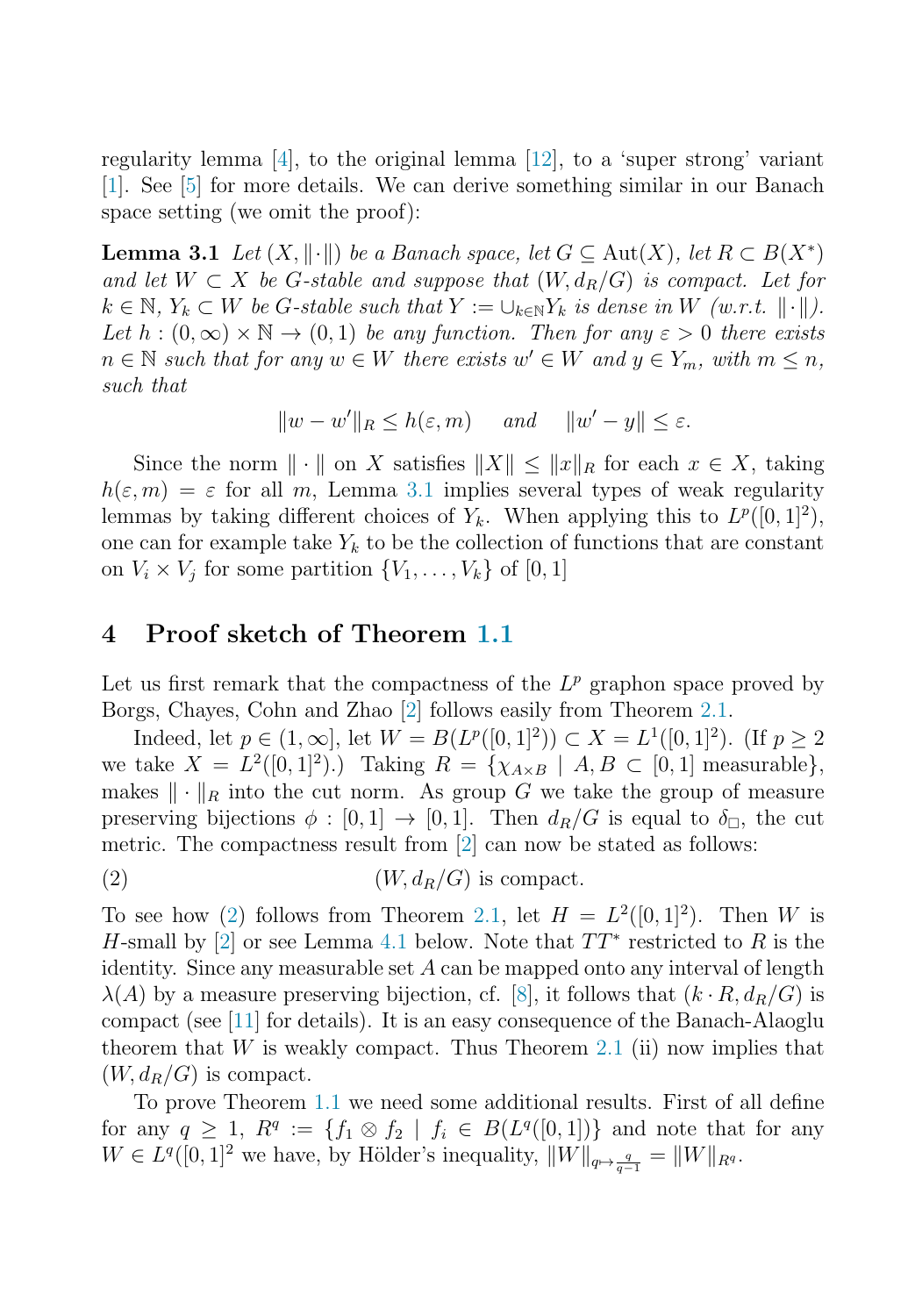<span id="page-5-0"></span>**Lemma 4.1** Let  $(\Omega, \mu)$  be any probability space. Let  $p > p' \ge 1$  and  $\varepsilon > 0$ . Then there exists a constant C such that  $B(L^p(\Omega)) \subseteq CB(L^{\infty}(\Omega))$  + Then there exists a constant C such that  $B(L^p(\Omega)) \subseteq CB(L^{\infty}(\Omega))$  +  $\varepsilon B(L^{p'}(\Omega)).$ 

**Lemma 4.2** Let  $p > s \ge 1$  and let  $\varepsilon > 0$ . Then there exists a constant C such that  $R^p \subset CR^{\infty} + \varepsilon R^s$ .

With these two lemmas (whose proof we omit), the proof proceeds as follows. We let  $X = L^{q^*}([0,1]^2)$ , and  $W = B(L^p([0,1]^2))$ . The group G is defined as above. As a consequence of [\(1\)](#page-2-0) we know that  $B(L^{\infty}([0,1]^2, d_{R^{\infty}}/G))$ is compact. (Note that this is also implied by  $(2)$ .) We use this combined with Lemma 4.2 to show that  $(B(L^{\infty}([0, 1]^2)), d_{Rq}/G)$  is compact. Using Lemma [4.1](#page-4-0) we then show that  $(W, d_{R^q}/G)$  is totally bounded. The Banach-Alaoglu theorem is used to show that  $W$  is weakly compact. We can then invoke Theorem [2.1](#page-3-0) (i) to conclude that  $(W, d_{Rq}/G)$  is compact.

#### **5 Algorithmic applications**

So far we have obtained one algorithmic application of the results mentioned here. It is not so much a direct application of the regularity type lemmas, but more an application of the proof of Theorem [1.1.](#page-2-0) Combining Lemmas [4.1](#page-4-0) and 4.2 with the sampling results of Borgs, Chayes, Lovász, Sós and Vesztergombi [3], we obtain randomised approximation algorithms for computing  $\ell^q \mapsto \ell^{q/(q-1)}$ - matrix norms. In particular, there exists a RPAS for dense matrices. See [\[9\]](#page-6-0) for more details.

### **References**

- [1] Alon, N., E. Fischer, M. Krivelevich, and M. Szegedy: *Efficient testing of large graphs*, Combinatorica **20** (2000), 451–476.
- [2] Borgs, C., J.T. Chayes, H. Cohn, and Y. Zhao, *An* L<sup>p</sup> *theory of sparse graph convergence I: limits, sparse random graph models, and power law distributions*, arXiv preprint arXiv:1401.2906 (2014).
- [3] Borgs, C., J.T. Chayes, L. Lov´asz, V.T. S´os, and K. Vesztergombi, *Convergent sequences of dense graphs I: Subgraph frequencies, metric properties and testing*, Adv. Math. **219** (2008), 1801–1851.
- [4] Frieze, A., and R. Kannan, *Quick approximation to matrices and applications*, Combinatorica **19** (1999), 175–220.